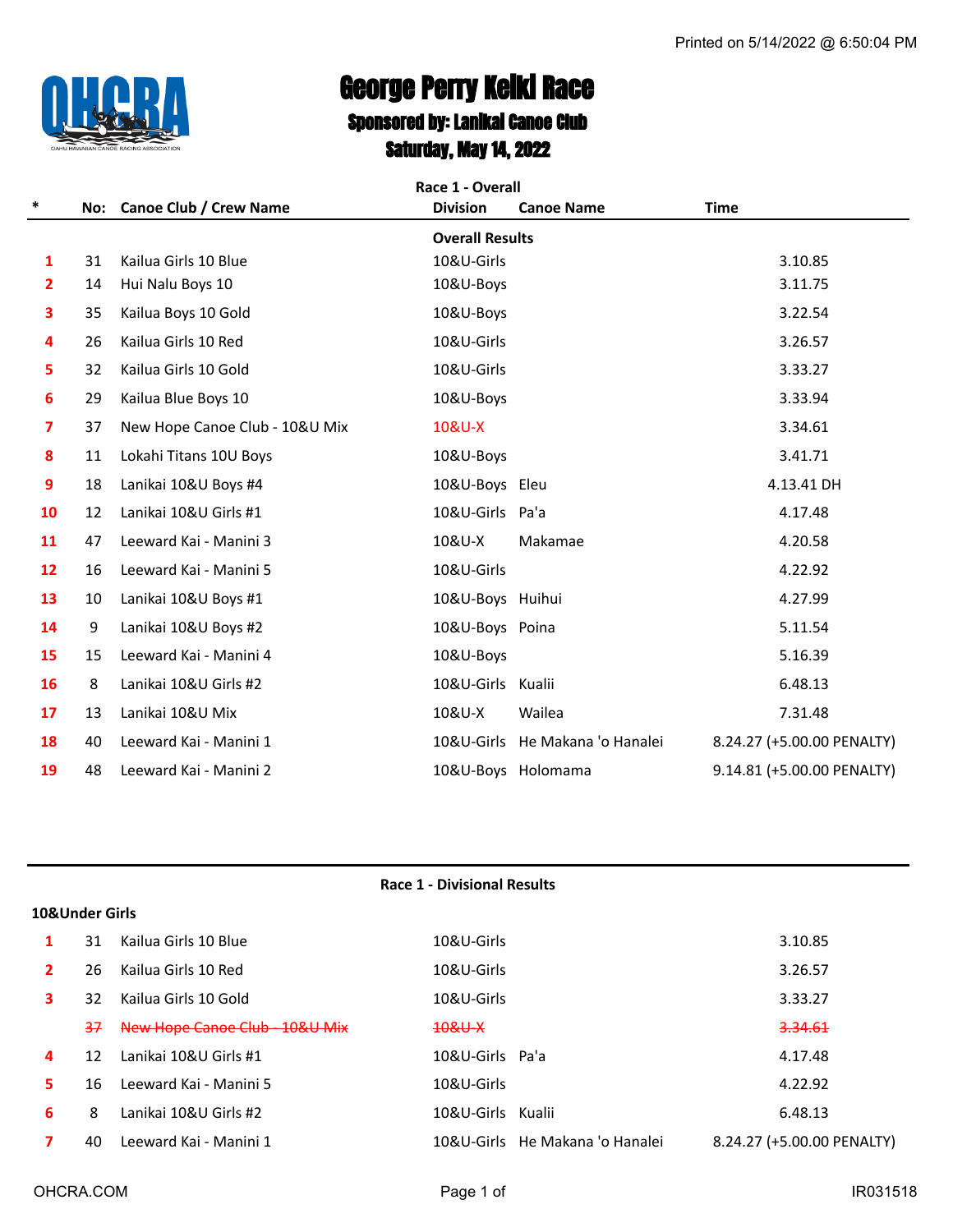# **10&Under Boys**

|   | 14 | Hui Nalu Boys 10       | 10&U-Boys          | 3.11.75                    |
|---|----|------------------------|--------------------|----------------------------|
|   |    |                        |                    |                            |
|   | 35 | Kailua Boys 10 Gold    | 10&U-Boys          | 3.22.54                    |
|   | 29 | Kailua Blue Boys 10    | 10&U-Boys          | 3.33.94                    |
| 4 | 11 | Lokahi Titans 10U Boys | 10&U-Boys          | 3.41.71                    |
|   | 10 | Lanikai 10&U Boys #1   | 10&U-Boys Huihui   | 4.27.99                    |
| 6 | 9  | Lanikai 10&U Boys #2   | 10&U-Boys Poina    | 5.11.54                    |
|   | 15 | Leeward Kai - Manini 4 | 10&U-Boys          | 5.16.39                    |
| 8 | 48 | Leeward Kai - Manini 2 | 10&U-Boys Holomama | 9.14.81 (+5.00.00 PENALTY) |

#### **10&Under Mix**

| $\mathbf{1}$ |    | 37 New Hope Canoe Club - 10&U Mix | 10&U-X |         | 3.34.61 |
|--------------|----|-----------------------------------|--------|---------|---------|
|              | 47 | Leeward Kai - Manini 3            | 10&U-X | Makamae | 4.20.58 |
|              | 13 | Lanikai 10&U Mix                  | 10&U-X | Wailea  | 7.31.48 |
| Double-Hull  |    |                                   |        |         |         |
|              |    |                                   |        |         |         |

|  |  | 18 Lanikai 10&U Boys #4 | 10&U-Boys Eleu | 4.13.41 DH |
|--|--|-------------------------|----------------|------------|
|--|--|-------------------------|----------------|------------|

\*Crew 37 was erroneously entered in the wrong division. Edits made after race concluded.

|                 | Race 2 - Overall |                                |                        |                      |            |  |  |
|-----------------|------------------|--------------------------------|------------------------|----------------------|------------|--|--|
| $\ast$          |                  | No: Canoe Club / Crew Name     | <b>Division</b>        | <b>Canoe Name</b>    | Time       |  |  |
|                 |                  |                                | <b>Overall Results</b> |                      |            |  |  |
| 1               | 4                | Lanikai 14's                   | 14&U-Girls Ikaika      |                      | 19.24.50   |  |  |
| $\overline{2}$  | 10               | Outrigger - Na Kama o Kapua    | 12&U-Girls             |                      | 21.28.11   |  |  |
| 3               | 6                | HN Girls 14                    |                        | 14&U-Girls Mahoahoa  | 21.48.29   |  |  |
| 4               | 3                | Lanikai 13/14G                 | 14&U-Girls Mokunui     |                      | 22.01.36   |  |  |
| 5.              | 33               | KCC 12s Gold                   | 12&U-Girls             |                      | 23.46.14   |  |  |
| 6               | 26               | KCC 14s Gold                   | 14&U-Girls             |                      | 23.50.38   |  |  |
| 7               | 48               | Leeward Kai Canoe Club Yellow  | 12&U-Girls Holomana    |                      | 23.58.41   |  |  |
| 8               | 9                | HN Girls 13                    | 13&U-Girls             |                      | 24.01.09   |  |  |
| 9               | 28               | KCC 13s Gold                   | 13&U-Girls             |                      | 24.40.66   |  |  |
| 10              | 8                | Lanikai 12s                    | 12&U-Girls Kualii      |                      | 24.58.74   |  |  |
| 11              | 37               | New Hope Canoe Club - Girls 12 | 12&U-Girls             |                      | 25.06.66   |  |  |
| 12 <sup>2</sup> | 7                | Lanikai 12/13G                 | 13&U-Girls Awiwi       |                      | 27.21.48   |  |  |
| 13              | 11               | Lokahi 12U Girls               | 12&U-Girls             |                      | 27.33.55   |  |  |
| 14              | 40               | Leeward Kai Girls 14           |                        | 14&U-Girls He Makana | <b>DNF</b> |  |  |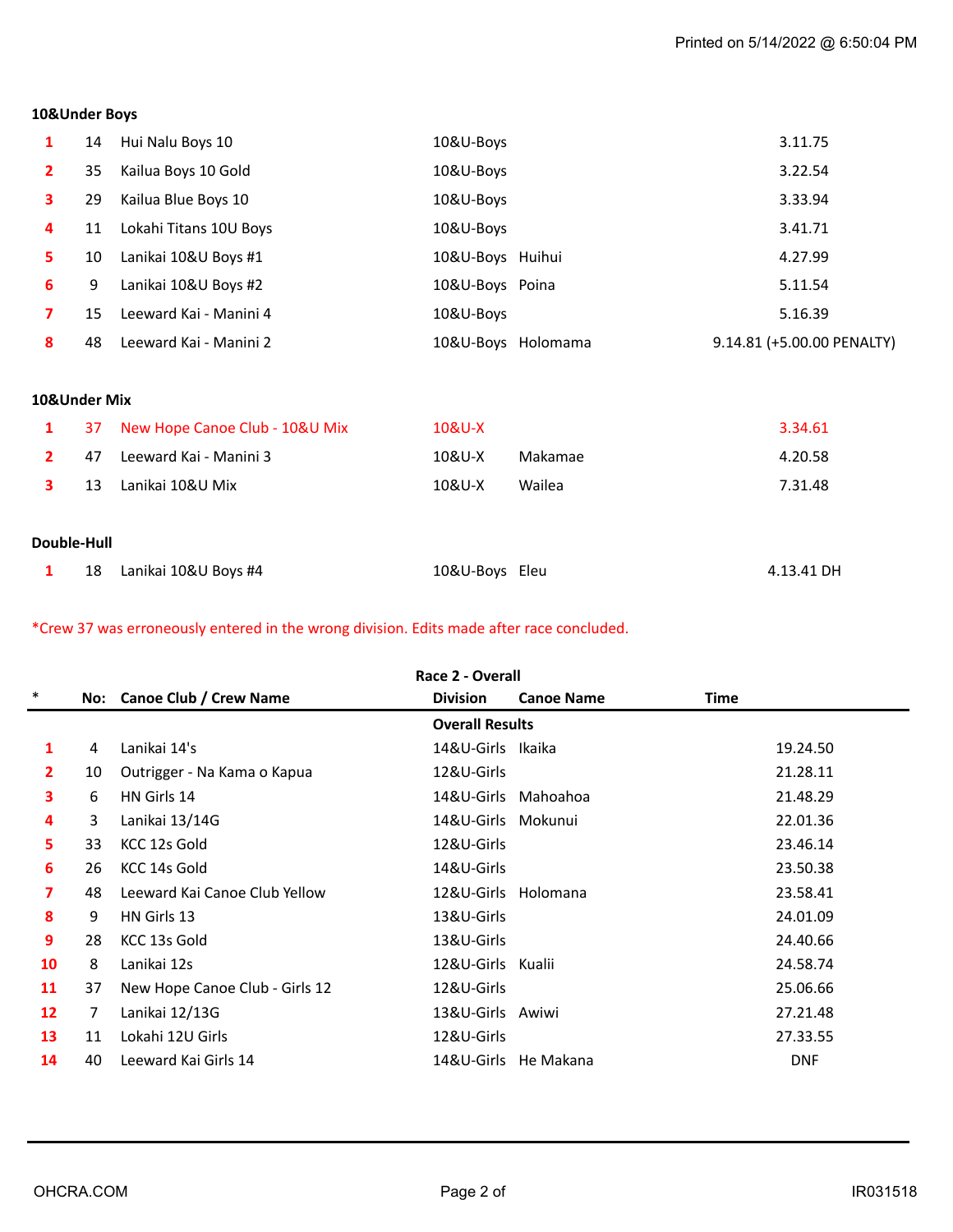#### **12&Under Girls**

# **Race 2 - Divisional Results**

| 1                       | 10             | Outrigger - Na Kama o Kapua    | 12&U-Girls          |                      | 21.28.11   |
|-------------------------|----------------|--------------------------------|---------------------|----------------------|------------|
| $\mathbf{2}$            | 33             | KCC 12s Gold                   | 12&U-Girls          |                      | 23.46.14   |
| 3                       | 48             | Leeward Kai Canoe Club Yellow  | 12&U-Girls Holomana |                      | 23.58.41   |
| 4                       | 8              | Lanikai 12s                    | 12&U-Girls Kualii   |                      | 24.58.74   |
| 5                       | 37             | New Hope Canoe Club - Girls 12 | 12&U-Girls          |                      | 25.06.66   |
| 6                       | 11             | Lokahi 12U Girls               | 12&U-Girls          |                      | 27.33.55   |
|                         |                |                                |                     |                      |            |
| 13&Under Girls          |                |                                |                     |                      |            |
| 1                       | 9              | HN Girls 13                    | 13&U-Girls          |                      | 24.01.09   |
| $\mathbf{2}$            | 28             | KCC 13s Gold                   | 13&U-Girls          |                      | 24.40.66   |
| 3                       | $\overline{7}$ | Lanikai 12/13G                 | 13&U-Girls Awiwi    |                      | 27.21.48   |
| 14&Under Girls          |                |                                |                     |                      |            |
| 1                       | 4              | Lanikai 14's                   | 14&U-Girls Ikaika   |                      | 19.24.50   |
| $\overline{2}$          | 6              | HN Girls 14                    | 14&U-Girls Mahoahoa |                      | 21.48.29   |
| $\overline{\mathbf{3}}$ | 3              | Lanikai 13/14G                 | 14&U-Girls Mokunui  |                      | 22.01.36   |
| 4                       | 26             | KCC 14s Gold                   | 14&U-Girls          |                      | 23.50.38   |
| 5.                      | 40             | Leeward Kai Girls 14           |                     | 14&U-Girls He Makana | <b>DNF</b> |
|                         |                |                                |                     |                      |            |

### **Race 3 - Overall**

| $\ast$            |    | No: Canoe Club / Crew Name          | <b>Division</b>        | <b>Canoe Name</b> | <b>Time</b> |
|-------------------|----|-------------------------------------|------------------------|-------------------|-------------|
|                   |    |                                     | <b>Overall Results</b> |                   |             |
| 1                 | 35 | Kailua Canoe Club - 14U Boys        | 14&U-Boys              |                   | 16.54.83    |
| $\mathbf{2}$      | 6  | Hui Nalu Boys 14                    | 14&U-Boys              |                   | 18.04.28    |
| 3                 | 4  | Lanikai Canoe Club - M12            | 12&U-Boys Ikaika       |                   | 18.56.71    |
| 4                 | 38 | New Hope Canoe Club - Boys 13       | 13&U-Boys              |                   | 19.10.41    |
| 5.                | 34 | Kailua Canoe Club - 12U Boys Blue   | 12&U-Boys              |                   | 20.28.65    |
| 6                 | 9  | Hui Nalu Boys 13                    | 13&U-Boys              |                   | 21.14.55    |
| 7                 | 10 | Hui Nalu Boys 12 A                  | 12&U-Boys              |                   | 21.32.49    |
| 8                 | 3  | Lanikai Canoe Club - M12 #2         | 12&U-Boys Mokunui      |                   | 22.17.40    |
| 9                 | 37 | New Hope Canoe Club - Boys 12       | 12&U-Boys              |                   | 22.23.73    |
| 10                | 46 | Kailua Canoe Club - 13 Boys         | 13&U-Boys Lahoi        |                   | 22.49.08    |
| 11                | 8  | Hui Nalu Boys 12 B                  | 12&U-Boys              |                   | 22.57.54    |
| $12 \overline{ }$ | 48 | Leeward Kai Boys 13 & 14            | 13&U-Boys Holomama     |                   | 23.00.33    |
| 13                | 47 | Leeward Kai 12 Boys                 | 12&U-Boys Makamae      |                   | 24.36.21    |
| 14                | 31 | Kailua Canoe Club - 12U Boys Yellow | 12&U-Boys Hinahina     |                   | 25.56.79    |
| 15                | 32 | Kailua Canoe Club - 12U Boys White  | 12&U-Boys              |                   | 25.59.27    |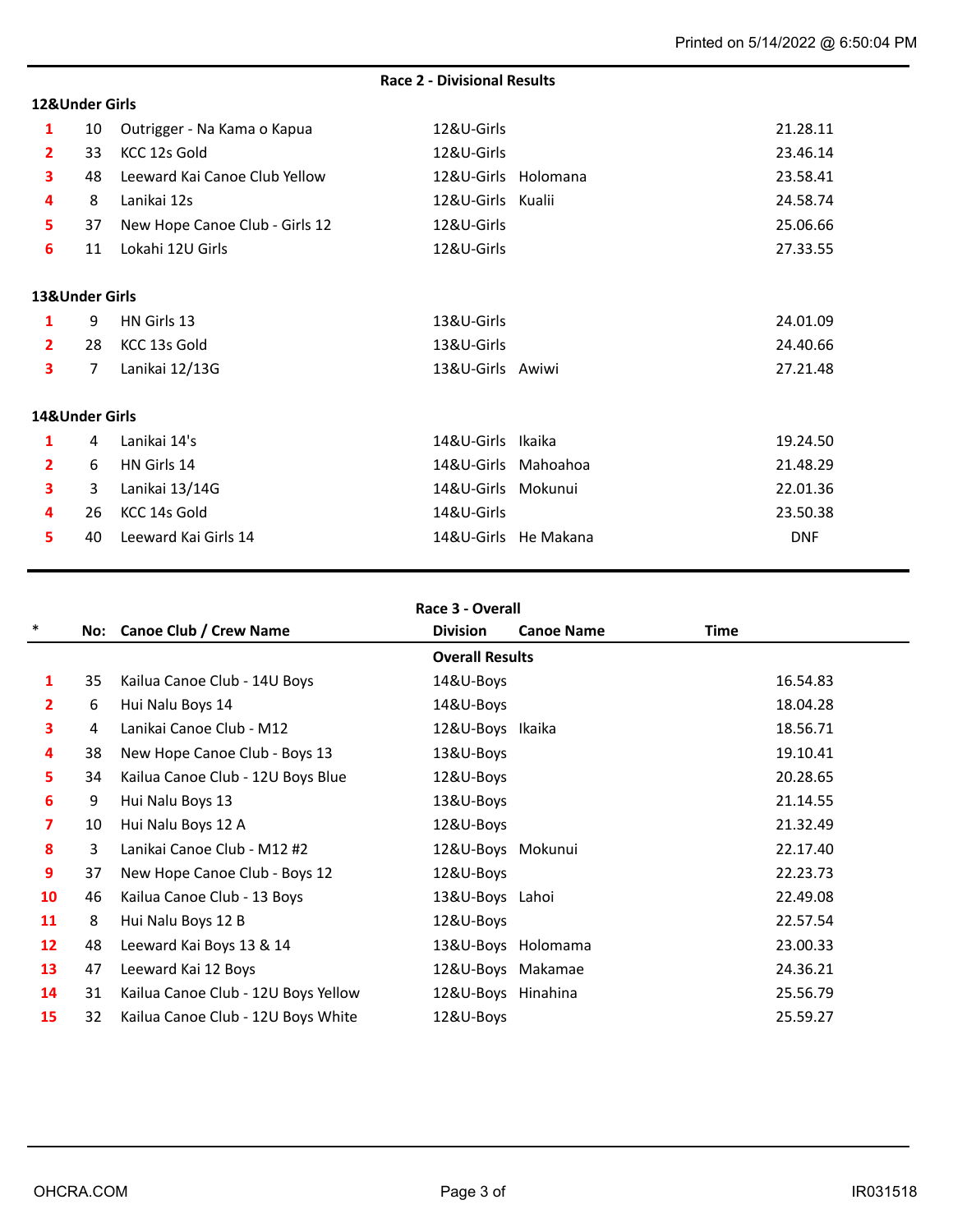# **Race 3 - Divisional Results**

#### **12&Under Boys**

| 1             | 4  | Lanikai Canoe Club - M12            | 12&U-Boys Ikaika   |                    | 18.56.71 |
|---------------|----|-------------------------------------|--------------------|--------------------|----------|
| 2             | 34 | Kailua Canoe Club - 12U Boys Blue   | 12&U-Boys          |                    | 20.28.65 |
| 3             | 10 | Hui Nalu Boys 12 A                  | 12&U-Boys          |                    | 21.32.49 |
| 4             | 3  | Lanikai Canoe Club - M12 #2         | 12&U-Boys Mokunui  |                    | 22.17.40 |
| 5             | 37 | New Hope Canoe Club - Boys 12       | 12&U-Boys          |                    | 22.23.73 |
| 6             | 8  | Hui Nalu Boys 12 B                  | 12&U-Boys          |                    | 22.57.54 |
| 7             | 47 | Leeward Kai 12 Boys                 | 12&U-Boys Makamae  |                    | 24.36.21 |
| 8             | 31 | Kailua Canoe Club - 12U Boys Yellow | 12&U-Boys Hinahina |                    | 25.56.79 |
| 9             | 32 | Kailua Canoe Club - 12U Boys White  | 12&U-Boys          |                    | 25.59.27 |
| 13&Under Boys |    |                                     |                    |                    |          |
| 1             | 38 | New Hope Canoe Club - Boys 13       | 13&U-Boys          |                    | 19.10.41 |
| 2             | 9  | Hui Nalu Boys 13                    | 13&U-Boys          |                    | 21.14.55 |
| 3             | 46 | Kailua Canoe Club - 13 Boys         | 13&U-Boys Lahoi    |                    | 22.49.08 |
| 4             | 48 | Leeward Kai Boys 13 & 14            |                    | 13&U-Boys Holomama | 23.00.33 |
|               |    |                                     |                    |                    |          |
| 14&Under Boys |    |                                     |                    |                    |          |
| 1             | 35 | Kailua Canoe Club - 14U Boys        | 14&U-Boys          |                    | 16.54.83 |
| 2             | 6  | Hui Nalu Boys 14                    | 14&U-Boys          |                    | 18.04.28 |

| Race 4 - Overall |  |  |
|------------------|--|--|
|------------------|--|--|

| $\ast$       |    | No: Canoe Club / Crew Name                | <b>Division</b>        | <b>Canoe Name</b> | <b>Time</b>                 |
|--------------|----|-------------------------------------------|------------------------|-------------------|-----------------------------|
|              |    |                                           | <b>Overall Results</b> |                   |                             |
| 1            | 34 | Kailua Canoe Club - Bag of Hammers        | 14&U-X                 | Kikaha            | 19.13.82                    |
| $\mathbf{2}$ | 31 | Kailua Canoe Club - 14 Mix 2 Just Cruzin' | 14&U-X                 |                   | 20.19.87                    |
| 3            | 3  | Lanikai Canoe Club - Mix 14               | 14&U-X                 | Moku Nui          | 20.36.96                    |
| 4            | 7  | Lanikai Canoe Club - Killas               | 12&U-X                 | Awiwi             | 21.24.97                    |
| 5            | 6  | Hui Nalu Mix B                            | 14&U-X                 |                   | 24.02.68                    |
| 6            | 40 | Leeward Kai Mix (Yellow)                  | 13&U-X                 | Makana            | 24.06.73                    |
| 7            | 38 | New Hope Canoe Club - 14 Mixed            | 14&U-X                 |                   | 24.08.91                    |
| 8            | 47 | Leeward Kai 12 Mix                        | 12&U-X                 | Makawae           | 24.35.71                    |
| 9            | 28 | KCC 12U Mixed White                       | 12&U-X                 |                   | 24.45.95                    |
| 10           | 37 | New Hope Canoe Club - Mixed 12            | 12&U-X                 |                   | 24.46.70                    |
| 11           | 4  | Lanikai Mixed 12-1                        | 12&U-X                 | Ikaika            | 24.55.44                    |
| 12           | 26 | KCC 12U Mixed Blue                        | 12&U-X                 |                   | 25.09.40                    |
| 13           | 5  | Lanikai Canoe Club - Bangas               | 12&U-X                 | KeokiK            | 25.20.91                    |
| 14           | 48 | Leeward Kai Mix (Green)                   | 13&U-X                 | Holomama          | 25.27.35                    |
| 15           | 33 | <b>KCC 12U Mixed Yellow</b>               | 12&U-X                 |                   | 25.29.16                    |
| 16           | 11 | Lokahi 12U Mixed                          | 12&U-X                 |                   | 31.44.77 (+5.00.00 PENALTY) |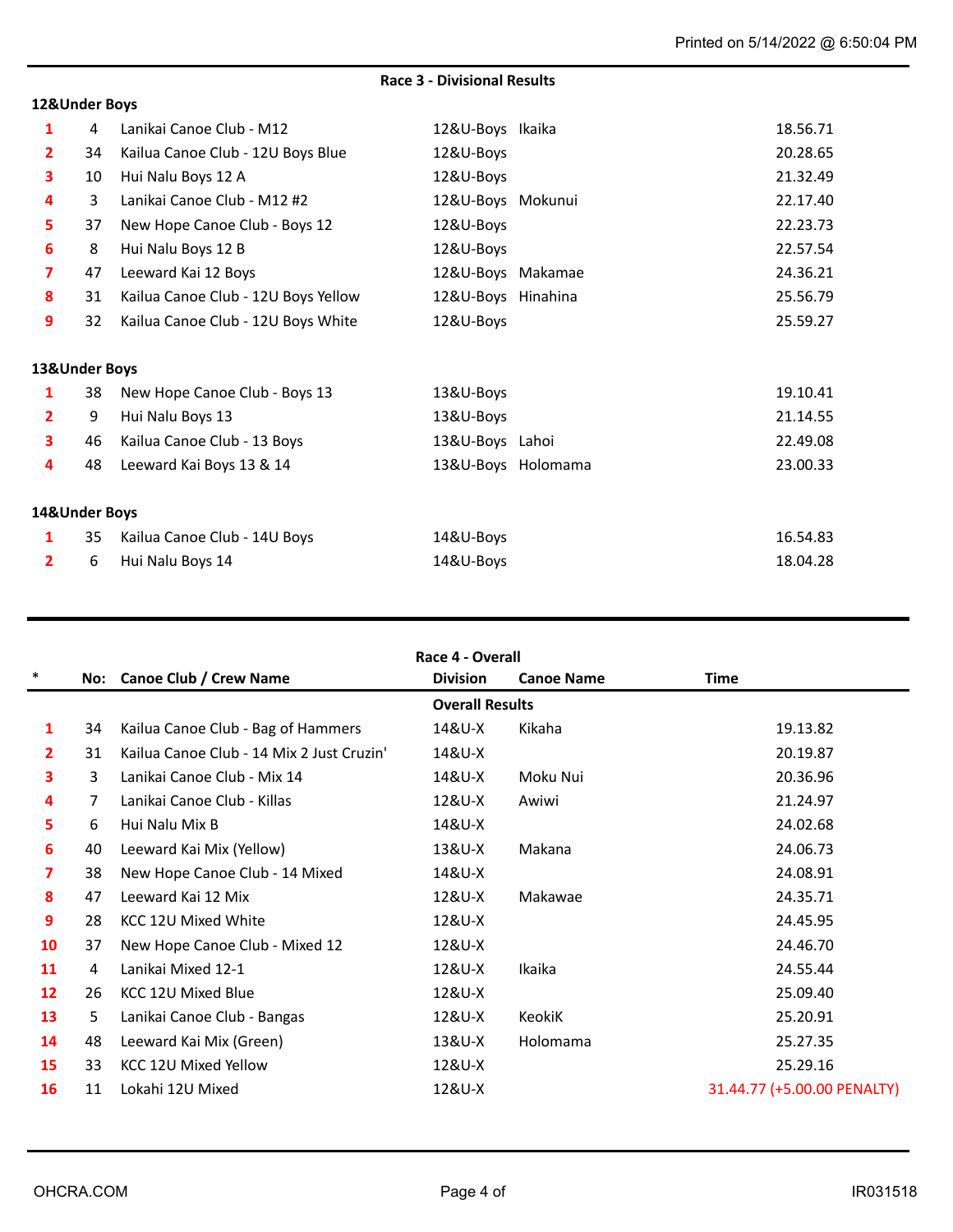|                |                |                                           | <b>Race 4 - Divisional Results</b> |          |                             |
|----------------|----------------|-------------------------------------------|------------------------------------|----------|-----------------------------|
|                |                | 12 & Under Mixed                          |                                    |          |                             |
| 1              | $\overline{7}$ | Lanikai Canoe Club - Killas               | 12&U-X                             | Awiwi    | 21.24.97                    |
| $\overline{2}$ | 47             | Leeward Kai 12 Mix                        | 12&U-X                             | Makawae  | 24.35.71                    |
| 3              | 28             | KCC 12U Mixed White                       | 12&U-X                             |          | 24.45.95                    |
| 4              | 37             | New Hope Canoe Club - Mixed 12            | 12&U-X                             |          | 24.46.70                    |
| 5              | 4              | Lanikai Mixed 12-1                        | 12&U-X                             | Ikaika   | 24.55.44                    |
| 6              | 26             | KCC 12U Mixed Blue                        | 12&U-X                             |          | 25.09.40                    |
| 7              | 5              | Lanikai Canoe Club - Bangas               | 12&U-X                             | KeokiK   | 25.20.91                    |
| 8              | 33             | KCC 12U Mixed Yellow                      | 12&U-X                             |          | 25.29.16                    |
| 9              | 11             | Lokahi 12U Mixed                          | 12&U-X                             |          | 31.44.77 (+5.00.00 PENALTY) |
|                |                |                                           |                                    |          |                             |
|                |                | 13 & Under Mixed                          |                                    |          |                             |
| 1              | 40             | Leeward Kai Mix (Yellow)                  | 13&U-X                             | Makana   | 24.06.73                    |
| $\overline{2}$ | 48             | Leeward Kai Mix (Green)                   | 13&U-X                             | Holomama | 25.27.35                    |
|                |                |                                           |                                    |          |                             |
|                |                | 14 & Under Mixed                          |                                    |          |                             |
| $\mathbf{1}$   | 34             | Kailua Canoe Club - Bag of Hammers        | 14&U-X                             | Kikaha   | 19.13.82                    |
| $\overline{2}$ | 31             | Kailua Canoe Club - 14 Mix 2 Just Cruzin' | 14&U-X                             |          | 20.19.87                    |
| 3              | 3              | Lanikai Canoe Club - Mix 14               | 14&U-X                             | Moku Nui | 20.36.96                    |
| 4              | 6              | Hui Nalu Mix B                            | 14&U-X                             |          | 24.02.68                    |
| 5              | 38             | New Hope Canoe Club - 14 Mixed            | 14&U-X                             |          | 24.08.91                    |

| Race 5 - Overall       |    |                                 |                    |                   |          |  |
|------------------------|----|---------------------------------|--------------------|-------------------|----------|--|
| $\ast$                 |    | No: Canoe Club / Crew Name      | <b>Division</b>    | <b>Canoe Name</b> | Time     |  |
| <b>Overall Results</b> |    |                                 |                    |                   |          |  |
|                        | 4  | Lanikai Canoe Club - 16s        | 16&U-Girls Ikaika  |                   | 36.43.79 |  |
| $\mathbf{z}$           | 3  | Lanikai Canoe Club - 15s        | 15&U-Girls Mokunui |                   | 37.30.51 |  |
| 3                      | 32 | Kailua Canoe Club - Killahs     | 18&U-Girls         |                   | 38.22.16 |  |
| 4                      | 6  | Hui Nalu - Girls 16             | 16&U-Girls         |                   | 38.37.71 |  |
| 5.                     | 5. | Lanikai Canoe Club - 14/15G     | 15&U-Girls KeokiK  |                   | 39.54.02 |  |
| 6                      | 9  | Hui Nalu - Girls 15             | 15&U-Girls         |                   | 40.14.48 |  |
| 7                      | 31 | Kailua Canoe Club - Sweethearts | 15&U-Girls         |                   | 40.40.17 |  |

| <b>Race 5 - Divisional Results</b> |
|------------------------------------|
|------------------------------------|

|  | 1 3 Lanikai Canoe Club - 15s         | 15&U-Girls Mokunui | 37.30.51 |
|--|--------------------------------------|--------------------|----------|
|  | 2 5 Lanikai Canoe Club - 14/15G      | 15&U-Girls KeokiK  | 39.54.02 |
|  | 3 9 Hui Nalu - Girls 15              | 15&U-Girls         | 40.14.48 |
|  | 4 31 Kailua Canoe Club - Sweethearts | 15&U-Girls         | 40.40.17 |

**15 & Under Girls**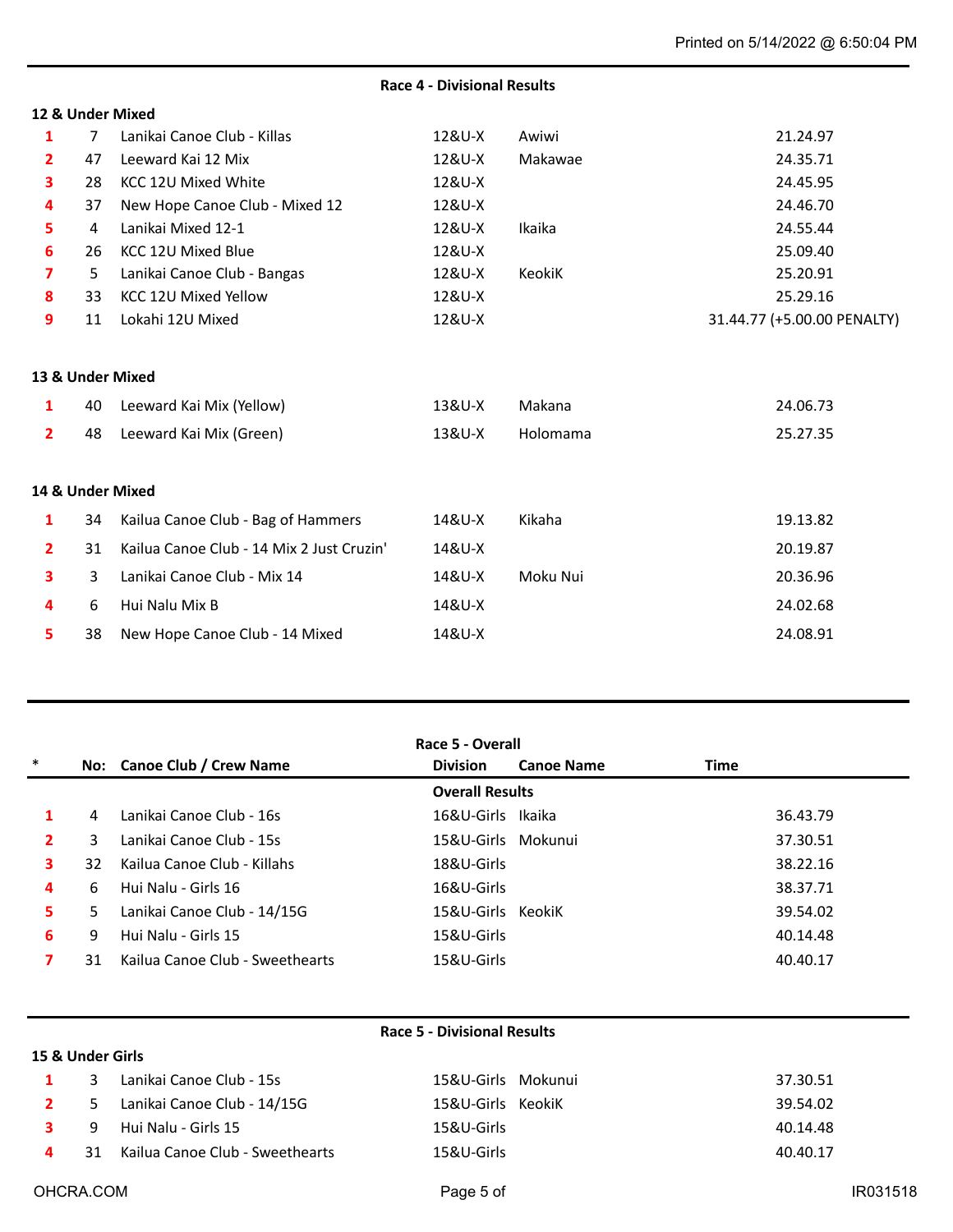# **16 & Under Girls**

| $\mathbf{1}$<br>$\overline{\mathbf{2}}$ | 4<br>6 | Lanikai Canoe Club - 16s<br>Hui Nalu - Girls 16 | 16&U-Girls Ikaika<br>16&U-Girls | 36.43.79<br>38.37.71 |
|-----------------------------------------|--------|-------------------------------------------------|---------------------------------|----------------------|
| 18 & Under Girls                        |        |                                                 |                                 |                      |
| $\mathbf{1}$                            | 32.    | Kailua Canoe Club - Killahs                     | 18&U-Girls                      | 38.22.16             |

| Race 6 - Overall |                        |                                             |                   |                              |          |  |
|------------------|------------------------|---------------------------------------------|-------------------|------------------------------|----------|--|
| $\ast$           |                        | No: Canoe Club / Crew Name                  | <b>Division</b>   | <b>Canoe Name</b>            | Time     |  |
|                  | <b>Overall Results</b> |                                             |                   |                              |          |  |
| 1                | $\overline{2}$         | Lanikai Canoe Club - Boys 18 Green          | 18&U-Boys Mokuiki |                              | 28.59.18 |  |
| 2                | 4                      | Lanikai Canoe Club - Boys 18 White          | 18&U-Boys Ikaika  |                              | 31.08.89 |  |
| 3                | 7                      | Hui Nalu - Boys A                           | 18&U-Boys         |                              | 31.53.81 |  |
| 4                | 3                      | Outrigger Canoe Club - Boys 16              | 16&U-Boys Mokunui |                              | 32.29.71 |  |
| 5.               | 33                     | Kailua Canoe Club - 15 Boys "Call Me Maybe" | 15&U-Boys Kalaheo |                              | 32.50.82 |  |
| 6                | 32                     | Kailua Canoe Club - 18 Boys                 | 18&U-Boys Makaala |                              | 33.10.22 |  |
| 7                | 6                      | Hui Nalu - 16s                              | 16&U-Boys         |                              | 33.41.75 |  |
| 8                | 5                      | Lanikai Canoe Club - Boys 16                | 16&U-Boys Keoki   |                              | 33.46.83 |  |
| 9                | 9                      | Hui Nalu - Boys 15                          | 15&U-Boys         |                              | 35.07.50 |  |
| 10               | 38                     | New Hope Canoe Club - 15 Boys to Men        | 15&U-Boys Kamaka  |                              | 36.33.95 |  |
| 11               |                        | Ke Ola O Ke Kai - 15 Boys                   |                   | 15&U-Boys Kamehana (no sock) | 40.59.03 |  |

| Race 6 - Divisional Results |                 |                                             |                   |                              |          |  |  |
|-----------------------------|-----------------|---------------------------------------------|-------------------|------------------------------|----------|--|--|
|                             | 15 & Under Boys |                                             |                   |                              |          |  |  |
| 1                           | 33              | Kailua Canoe Club - 15 Boys "Call Me Maybe" | 15&U-Boys Kalaheo |                              | 32.50.82 |  |  |
| $\mathbf{2}$                | 9               | Hui Nalu - Boys 15                          | 15&U-Boys         |                              | 35.07.50 |  |  |
| 3                           | 38              | New Hope Canoe Club - 15 Boys to Men        | 15&U-Boys Kamaka  |                              | 36.33.95 |  |  |
| 4                           | $\mathbf{1}$    | Ke Ola O Ke Kai - 15 Boys                   |                   | 15&U-Boys Kamehana (no sock) | 40.59.03 |  |  |
|                             |                 |                                             |                   |                              |          |  |  |
| 16 & Under Boys             |                 |                                             |                   |                              |          |  |  |
| 1                           | 3               | Outrigger Canoe Club - Boys 16              | 16&U-Boys Mokunui |                              | 32.29.71 |  |  |
| $\overline{2}$              | 6               | Hui Nalu - 16s                              | 16&U-Boys         |                              | 33.41.75 |  |  |
| 3                           | 5               | Lanikai Canoe Club - Boys 16                | 16&U-Boys Keoki   |                              | 33.46.83 |  |  |
|                             |                 |                                             |                   |                              |          |  |  |
| 18 & Under Boys             |                 |                                             |                   |                              |          |  |  |
| 1                           | 2               | Lanikai Canoe Club - Boys 18 Green          | 18&U-Boys Mokuiki |                              | 28.59.18 |  |  |
| $\mathbf{2}$                | 4               | Lanikai Canoe Club - Boys 18 White          | 18&U-Boys Ikaika  |                              | 31.08.89 |  |  |
| 3                           | 7               | Hui Nalu - Boys A                           | 18&U-Boys         |                              | 31.53.81 |  |  |
| 4                           | 32              | Kailua Canoe Club - 18 Boys                 | 18&U-Boys Makaala |                              | 33.10.22 |  |  |
|                             |                 |                                             |                   |                              |          |  |  |